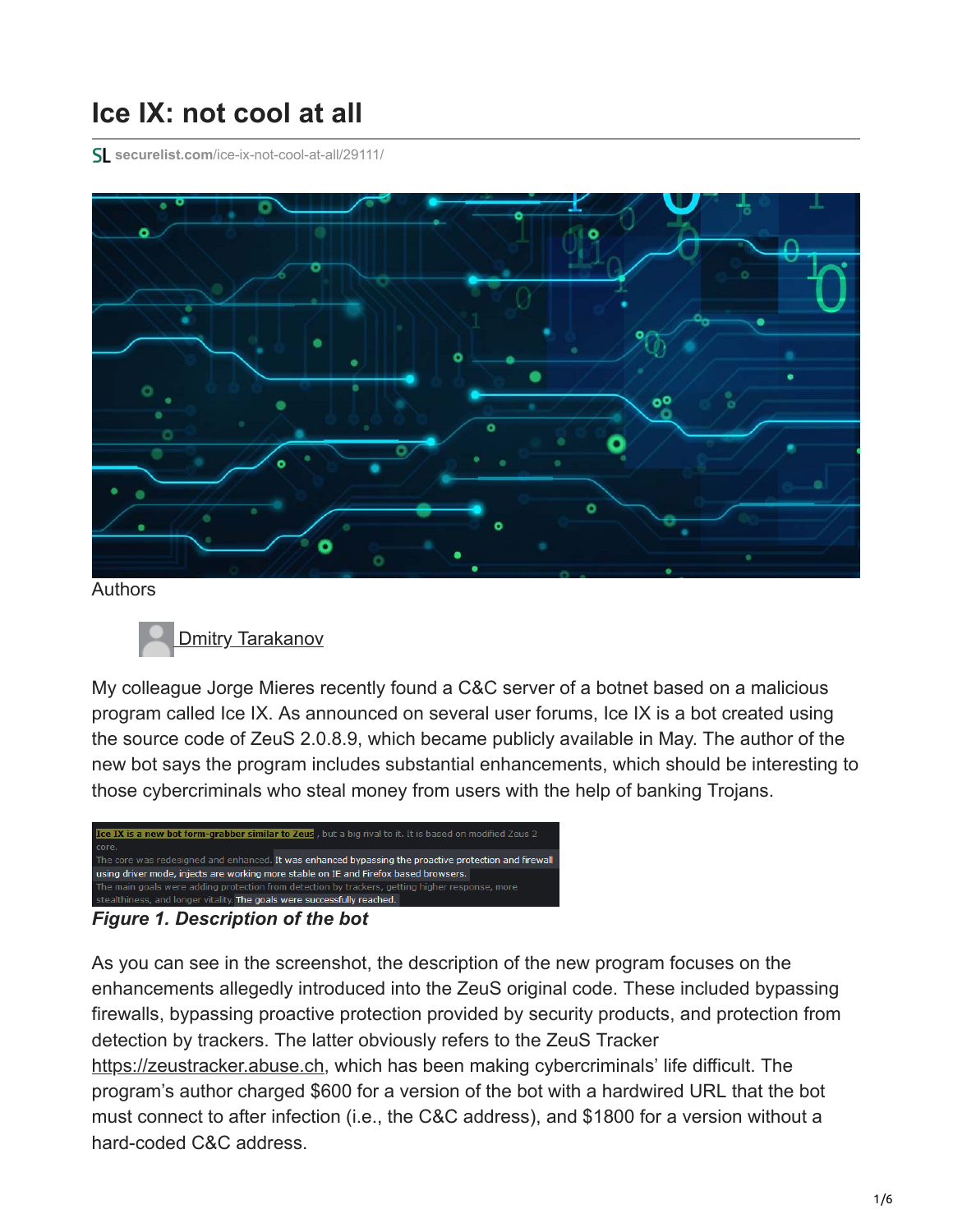Unfortunately, we were unable to obtain a sample of the enhanced Ice IX version – possibly, because nobody had purchased it. Most likely, this version included a mechanism that was similar to that implemented in ZeuS beginning with version 2.1. Here is how it worked in ZeuS: the bot included a key that was used in combination with the current date to generate 1020 domain names each day. The bot searched through this entire list, trying to find its C&C server.

At the same time, someone has apparently tested the base version of the bot kit. These samples were analyzed for differences from the original ZeuS samples used as the basis for the Ice IX bot.

I must confess, I had expected more. The author advertized the programs as something special, and in addition, there was a comment in the thread that the author deserved credit for bypassing proactive detection, since it was an important improvement, concluding that this was no doubt a completely new bot, much better than ZeuS… In fact, however, it was all a bunch of lies. There were no major improvements compared to ZeuS 2.0.8.9 – the version which became publicly available.

Here are the differences I was able to identify:

1) ZeuS can find the user's email credentials saved on the infected system. The bot sends any data found to the botnet operator, giving the cybercriminal access to the victim's mailboxes. However, the code section responsible for finding and processing email credentials was commented out in the original ZeuS source code. The author of Ice IX simply removed the comment marks from this code, so the modules that were not included in ZeuS 2.0.8.9 samples were present in his bot.

2). The ZeuS 2.0.8.9 bot can be launched with the following arguments: -f, -n, -v, -i. I won't go into the discussion of what each of them means. Let me just mention the key –i: if ZeuS 2.0.8.9 sample is launched with this key, a window with some information about the bot will be displayed:



*Figure 2. ZeuS 2.0.8.9 information window*

The author of Ice IX simply removed the fragment processing this key from the code. Consequently, Ice IX sample does not support this argument.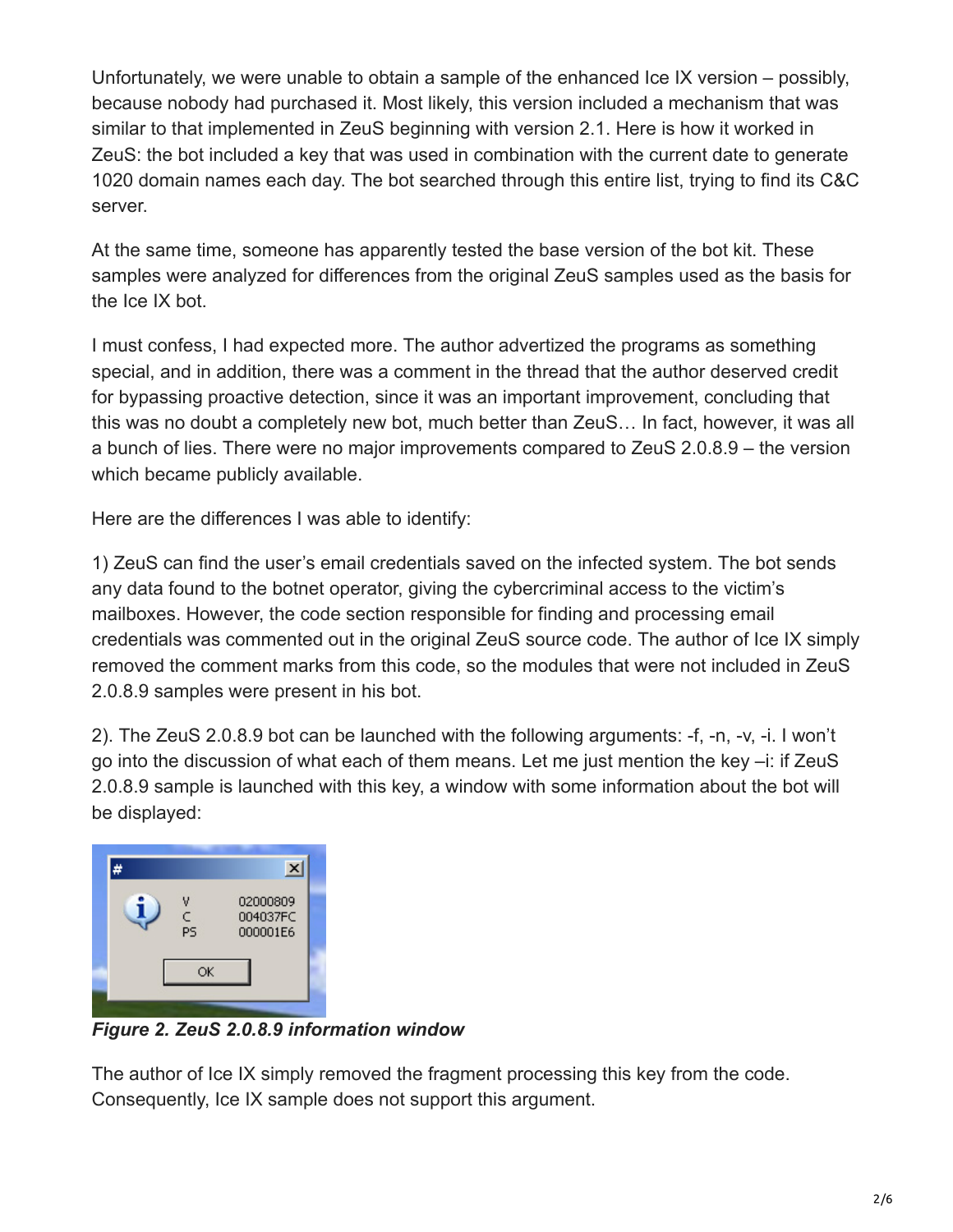3) A modified function that is associated with reading data from the registry has been identified. There is a small chance that this could prove that "enhancement" introduced in order to bypass proactive protection provided by security products. However, it could also be merely the consequence of compiler optimization – the result of compiling the bot's code might have been slightly different from that for the original ZeuS code due to the changes, albeit small, introduced into Ice IX. In the ZeuS 2.0.8.9 code, the function that reads data from the registry includes all the API functions required for this task, i.e., RegOpenKeyEx, RegQueryValueEx and RegCloseKey:



*Figure 3. The function in ZeuS which reads data from the registry*

When a value needed to be read from the registry, it was done as follows:



In the Ice IX sample, there are some changes in the places where the function is called. The API function RegOpenKeyEx was removed from the function that reads registry data:

RD \_userpurge an\_Query\_Registry\_4170D7<eax>(HKEY \*a1<edi>, LPCWSTR lpValueName, LPDWORD lpType, int BYTE \*v4; // eax@4<br>void \*lpMem; // [sp+8h] [bp-Ch]@4<br>DWORD v7; // [sp+Ch] [bp-8h]@1<br>DWORD cbData; // [sp+10h] [bp-4h]@1 - 0: if ( !RegQueryValueExW(\*a1, lpValueName, 0, lpType, 0, &cbData) ) if ( cbData )  $v4 = (BYTE *)an\_heap\_alloc((LEVOLD)(cbData + 4));$  $\begin{array}{ll}\n\text{1pMem} & = v4; \\
\text{if} & (v4)\n\end{array}$ if (  $RegQueryValueExW(*a1, 1pValueName, 0, 1pType, v4, 4cbbata)$  )  $\tt{an\_heap\_free}$  (1pMem) ;  $e$ lse {<br>  $*(\text{_DWORD *})a4 = 1pMem;$ <br> $v7 = cbData;$ }  $\overline{\mathbf{1}}$ .<br>else  $v7 = 0;$  $\bar{Y}$ gCloseKey(\*a1); return  $v7$ ;

*Figure 4. The function in Ice IX that reads data from registry*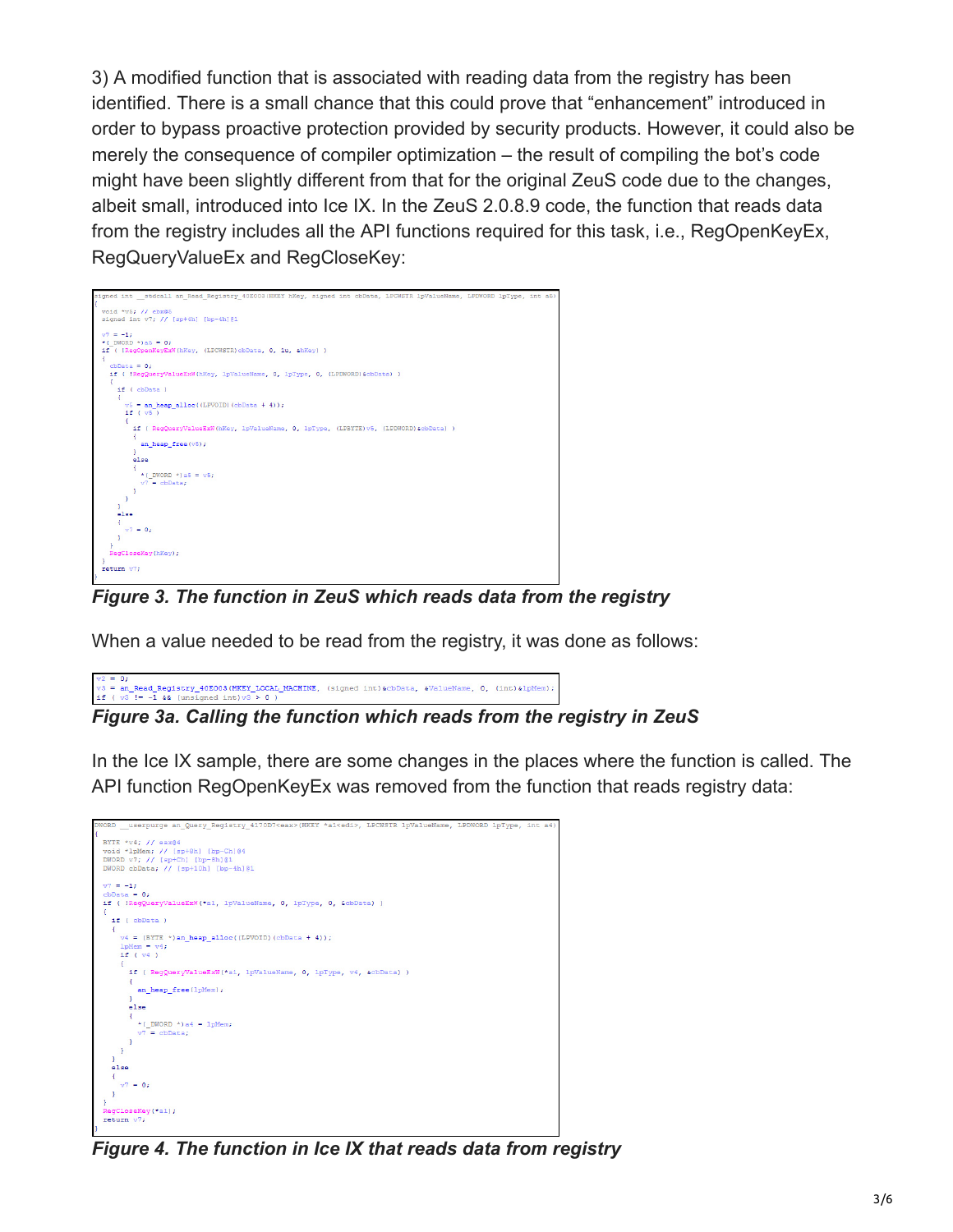As a result, whenever a value needed to be read from the registry, the API function RegOpenKeyEx was called first to open the registry key (e.g., HKEY\_CURRENT\_USER or HKEY\_LOCAL\_MACHINE) before calling the actual registry read function:

```
if ( RegOpenKeyExW(HKEY_CURRENT_USER, &SubKey, 0, 1u, &phkResult) )
 v6 = -1;else
  v6 = an_Query\_Registry_4170D7(6phkResult, 6ValueName, 0, (int)6v13);v4 = 0:
```
*Figure 4a. Calling the function to read from registry in Ice IX*

I admit that some antivirus products may possibly detect ZeuS based on the presence of the above registry read function. It is quite probable that this essential function is present in all ZeuS samples regardless of version; it is also possible that its code uniquely identifies this entire malware family. Why not, after all? In this case, modifying this function (e.g., removing RegOpenKeyEx) would help to prevent the detection which depends on it.

I didn't test all antivirus products on Ice IX samples, so I cannot say whether any product would fail to detect them because of this change. I only scanned the sample with KIS 2012 using old antivirus databases dating back to June, when nothing was known as yet about Ice IX. As the bot was runnung, KIS 2012 detected dangerous activity and blocked the program's execution. No wonder: given the long history and extensive functionality of ZeuS, there are quite a few criteria based on which KIS/KAV can detect this malware family's malicious code.

Now, let's move on to the significant changes that distinguish Ice IX from ZeuS 2.0.8.9 at least to some extent.

3) In the ZeuS configuration file, there is a section called "Web Filters" in which the botnet operator defines how the bot should respond when the user visits certain websites. This is done using special characters "!", "@", "-", "^" are used.

Let's look at the way in which the "@" character is used. It is placed before the URL (e.g.,  $@^*$ /login.osmp.ru/\*) to tell the bot to make screenshots when the user visits any addresses matching the mask specified every time that the user left -clicks the mouse, and then to send the screenshots to the cybercriminal. This is a mechanism that allows the cybercriminal to reconstruct the data entered by the user on the website using the virtual keyboard. Other symbols also define specific actions to be performed by the bot. All that the author of Ice IX did was to assign different characters to the same functions: the letters "N", "S", "C" and "B" have replaced "!", "@", "-" and "^", respectively.

4) The last distinguishing feature is a slightly modified method used by the bot to download the configuration file. In its code, ZeuS includes a hard-coded URL of a configuration file that anyone can download, e.g., http://www.example.com/files/config.bin. The author of Ice IX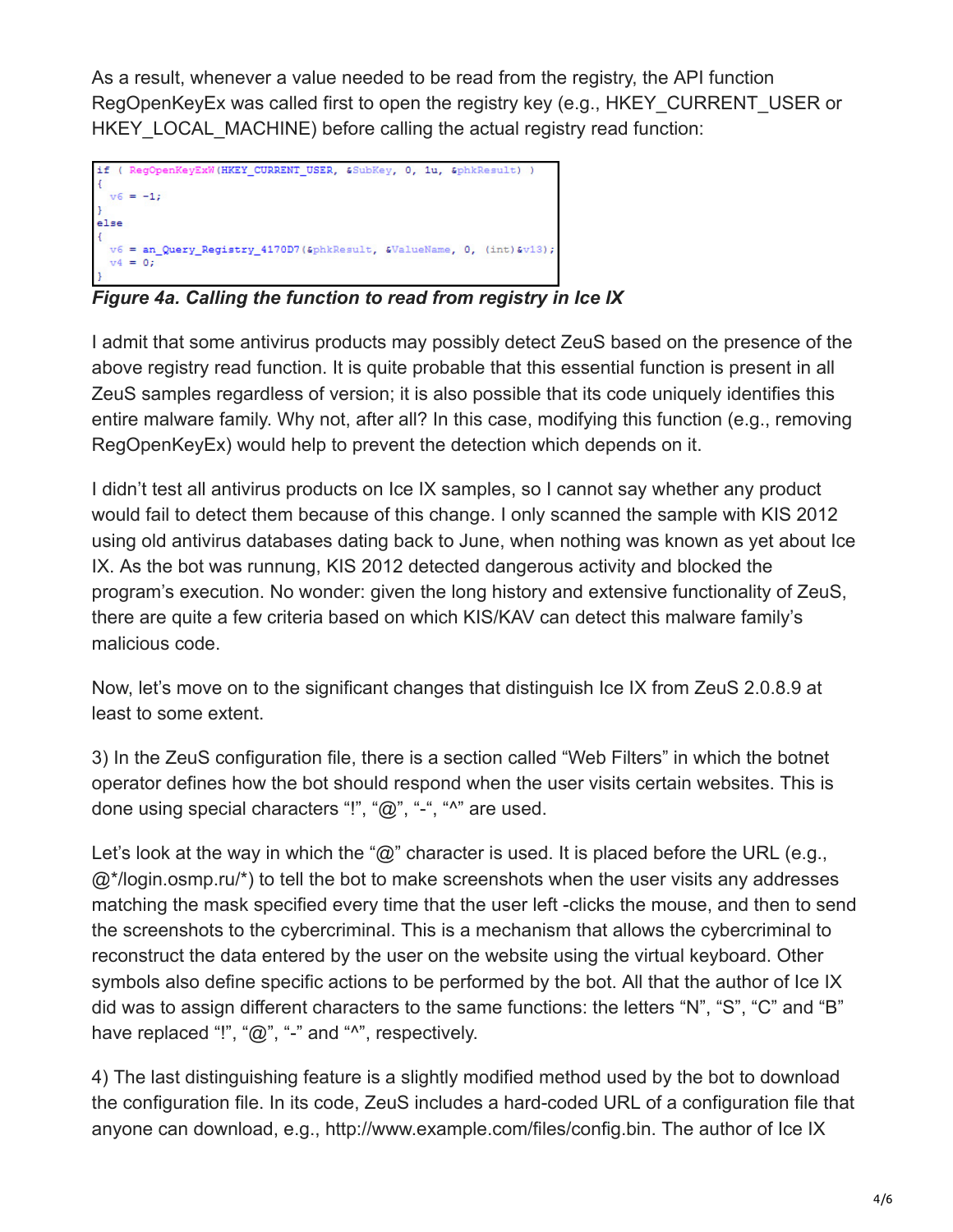makes the point that it is this availability of configuration files that is at the root of all problems with trackers. So how does he address this issue? Here is his solution. You can no longer simply download the configuration file from a URL. Instead, you must send a specially formed POST request to a certain address (which is actually a URL hardcoded into the bot in the same location as in ZeuS 2.0.8.9). The request must include a pair of parameters: "id=&hash=", for example:

id=TEST\_WIN\_XP\_B5DF77116522DF69&hash=DC0D2CAB39D49FC3D5E467501A2682C5

id is the bot's identifier calculated using the same algorithm as in ZeuS 2.0.8.9. It is used for the bot's direct communication with the C&C.

The identifier is the computer's name with a unique 16-digit hexadecimal number added to it. From the C&C viewpoint, both the computer name and the 16-digit number can be arbitrary. This identifier is encrypted using the RC4 algorithm (which ZeuS uses all the time to encrypt data) in combination with an S-box that is also hardcoded into the bot. The MD5 checksum is calculated for the encrypted data and sent as a hash variable. Since the bot identifier can be arbitrary (at the most it needs to meet the COMPUTERNAME\_16CHARSHEXNUMBER format), the only data needed to obtain the configuration file is the S-box – it is needed to encrypt the bot identifier. But wait a minute. The configuration file is also encrypted using the same RC4 algorithm with the same S-box. Without the S-box, the configuration file is useless, a meaningless sequence of bytes. The really valuable stuff is inside the file.

So in the end it all comes down to this:

| Bot | What is needed to obtain useful data from the configuration file |
|-----|------------------------------------------------------------------|
|     |                                                                  |

| Ice IX S-box                              |  |  |
|-------------------------------------------|--|--|
| $\sim$ $\sim$ $\sim$ $\sim$ $\sim$ $\sim$ |  |  |

ZeuS S-box

The question is: what is it that is supposed to make trackers' life more difficult? And the obvious answer is "virtually nothing". It might perhaps take an extra half hour to run a sample, make a dump, and identify the changes made to known code. And that only is one is going to do the analysis and mass-download different bots' configuration files. However, there is an easier way: getting the parameters of the POST request from an infected computer's traffic, which is a matter of a few minutes. With all the hype, you wouldn't believe it!

There is a saying about sports that can be applied to this situation: It takes one athlete with a 9-meter jump to win the Olympics not 9 athletes with 1-meter jumps. Same here: it doesn't matter how many times and on how many values are encrypted using the same algorithm and the same key – with the same source data, more iterations of encryption will not result in a significantly stronger encryption algorithm. But apparently, this is not what the cybercriminal